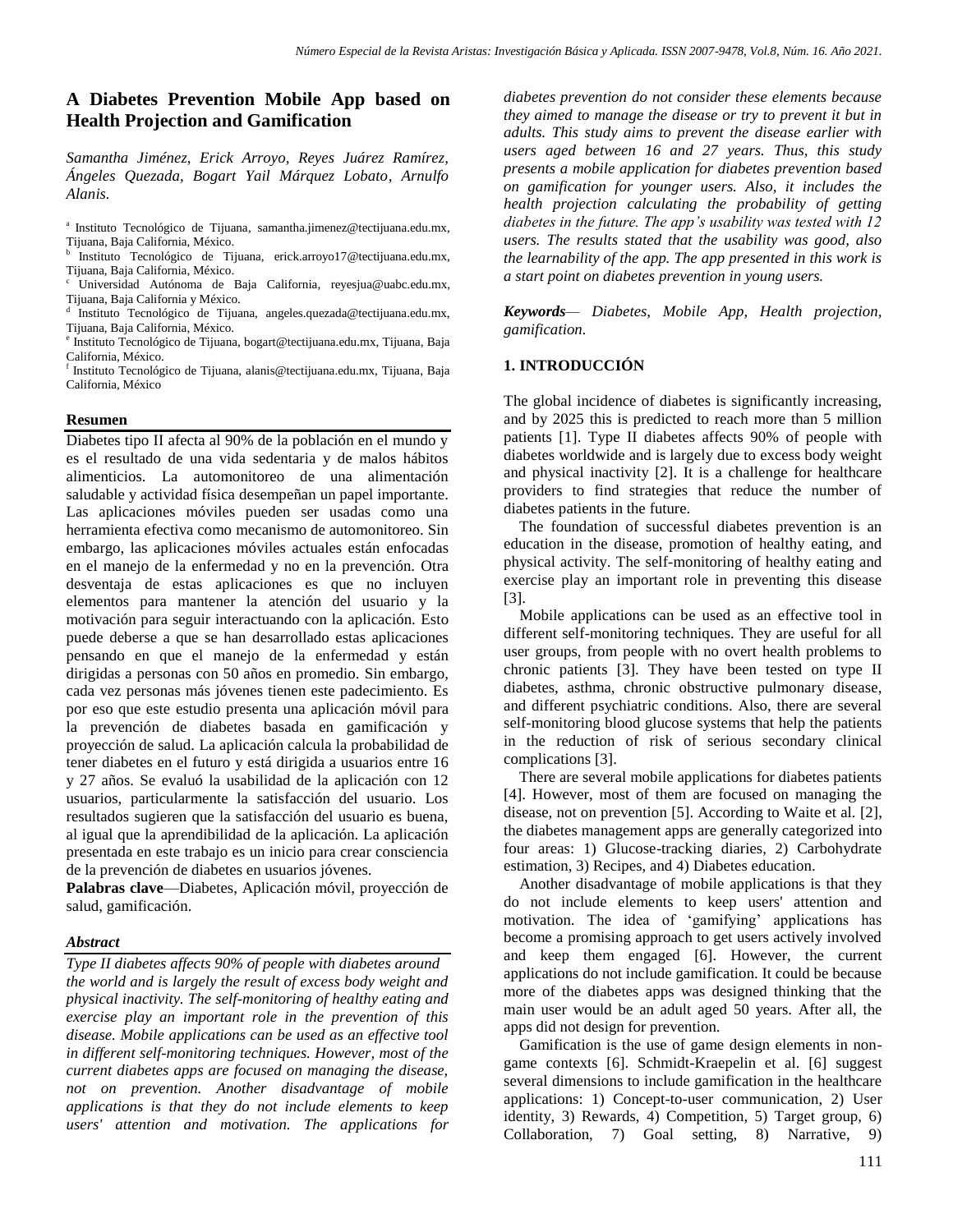Reinforcement, 10) Persuasive intent, 11) Level of integration, and 12) User advancement.

 The applications for diabetes prevention do not include any gamification theory because they aimed to manage the disease or try to prevent it but in adults. The average age of onset for type 2 diabetes is 45 years. Thus, to prevent diabetes, the apps should be designed for users aged from 12 to 25 years. For that reason, this study presents a mobile application for diabetes prevention based on gamification and health projection for younger users. The app includes the user identity, rewards, goal setting, and competition dimensions in the design. Also, it includes the health projection calculating the probability of getting diabetes in the future.

 The rest of the paper is organized as follows: Section II describes the related work. Section III provides a complete explanation of the user model. Section VI is presented the system architecture and the mock-ups. Section V explains the evaluation process and results. Finally, Section VI concludes the study.

# **2. RELATED WORK**

There are several mobile applications for diabetes patients in the market [4]. According to Waite et al. [2], these apps are generally be categorized into four areas: 1) Glucose-tracking diaries, 2) Carbohydrate estimation, 3) Recipes, and 4) Diabetes education. Some of these applications are set all in one.

 The app mDiab [7] is an electronic logbook where you can record your self-monitoring data, such as blood glucose values, injected insulin, bread units, and sports activities. Furthermore, you can record your weight and blood pressure. In mDiab lite, you can record up to 50 entries. In the full version of mDiab you can save an unlimited number of records. The toolbox helps to personalize mDiab lite by setting preferred units and alert limits for hyper and hypoglycemia. The medication list facilitates the choice of the medication you take. As a reminder, a BMI calculator and an insulin calculator extend the functionalities of the application. This app is of area 1) Glucose-tracking diaries and Carbohydrate estimation. It is also designed for patients with diabetes, is not for prevention. In the same way, it is designed for adults aged between 40 and 60 years. For that reason, it does not include any gamification technique.

 Lark 24/7 Health Coach [8] can track the user's diet, exercise, sleep, medications, and weight, to get fit, prevent diabetes, control chronic conditions, or lose weight. This application uses AI and real-time health monitors to provide support and advice to help the user make healthier decisions. It tracks the activities and weight of users to give personalized

advice. This application's design is based on prevention, so it was designed for users aged between 30 and 40. This application does not consider competition or communication between users.

 Meaning "my Health" in Sanskrit, myArogya [9] is the first-of-its-kind chronic disease prevention mobile App designed to advance Indians on their personal health

journeys and help them lead healthier lives. myArogya includes rich content on awareness and prevention of chronic diseases, including diabetes, heart disease, stroke, kidney disease, and other complications of diabetes. myArogya also has food and activity trackers to help people make healthy lifestyle choices. Other features, including a smoking cessation mHealth program, healthy recipe videos, nutritional icons for India, and additional trackers, are planned for later phases. This application includes the four areas proposed in Waite et al. [2], but it does not include gamification theory on the application's design or development.

 Diabetes prevent [10] app can help prevent obesity and diabetes. It wants to motivate the users into following a healthy life, they can synchronize a Patia pedometer or any activity bracelet, like Fitbit, Jawbone, or Google fit; and the app measures the distance users walk or run and the calories burnt daily, the data is synchronized with the web page to help the user maintain a healthy routine. Like the other applications, this app is not based on gamification theory.

 All the applications reported in this section do not include any gamification theory, but it could be because they aimed to manage the disease; or prevent it in adults. However, it is time to go one step back and prevent the disease earlier with users aged between 12 and 25. For that reason, this study suggests incorporating gamification in the design of a mobile app for diabetes prevention.

# **3. MOBILE APPLICATION DESIGN**

This section describes the user model, the designs of the avatars, and each view's mock-ups in the mobile application.

# **3.1 User model**

This section describes the attributes that characterize the target user. As mentioned before in this work, the app aims to prevent diabetes, so that, the target user is a young user aged between 16 to 27 years. The user model considers different aspects such as the relationship with diabetes, lifestyle, and physical condition. The user model considers three types of data: requested data calculated data and physical activity. The app requested demographic and generic information to the user in the registration process. The user has the option to change the information anytime. The user is able to register a physical activity and the app calculates some parameters such as the probability of get diabetes in the future, ideal weight, among others. Fig. 1 shows the classification of all the attributes considered by the user model.

Fig. 1. Data classification.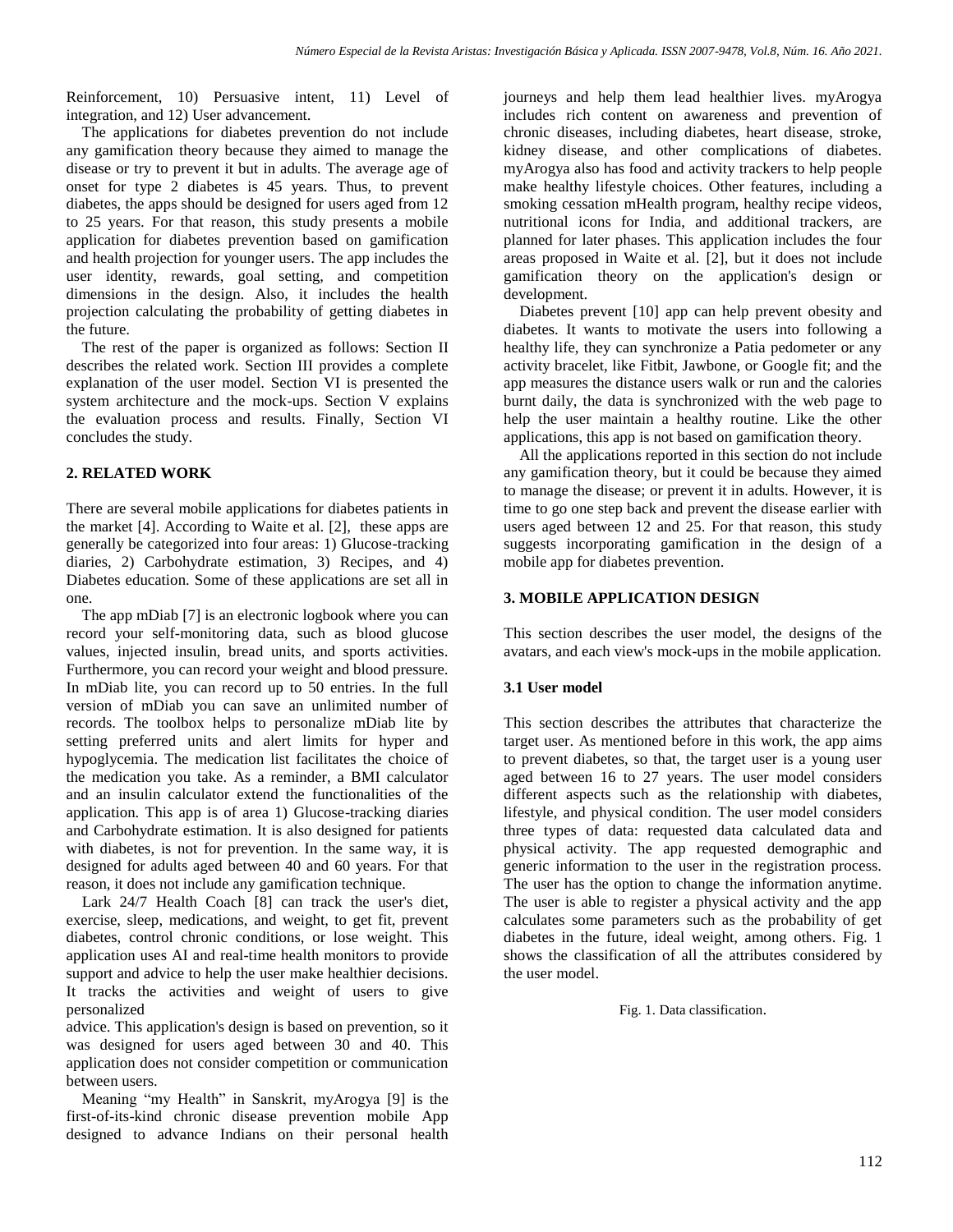

 At the time of registration, data such as name, nickname, password, email, birthdate, sex, height, weight, hip and waist circumference, gender, height, weight, hip, and waist circumference are especially important for identifying the physical condition of the user, the first four attributes can be used to calculate most of the factors used in the system, and the last two (hip and waist circumference) are used to calculate the user's probability of getting diabetes in the future, all the formulas are described in the next sections.

 The data generated by the user-app interaction are the objectives and physical activity records. These records are used to calculate the body's impact resulting from the physical activity.

 The system calculates the following factors based on anthropometric calculations [11]–[13] using the user data.

#### 3.3.1 BMI

One of the most important values for the system is the Body Mass Index (BMI) [12], the BMI describes the relationship between body weight and height. It is widely used in public health and clinical nutrition to provide a quick evaluation of nutritional well-being, calculated as follows:

$$
BMI = \frac{weight\ (kg)}{height\ (m^2)}
$$
 [1]

 The BMI is calculated after the user registration, and it is updated every time that any parameter change.

### 3.1.2. Ideal Body Weight

The Ideal Body Weight (IBW) is used as a reference value to estimate the optimal physical condition for the user, can be calculated by the following formula (it is the same formula for men and women) [14]:

$$
IBW = 22 * height^2
$$
 [2]

#### 3.1.3. Waist to hip radio

The Waist to Hip Ratio (WHR) [13] is used to calculate the probability of diabetes and is defined as the waist circumference (*wc*) divided by the hip circumference (*hc*).

$$
WHR = \frac{wc}{hc}
$$
 [3]

#### 3.1.4. Probability of Diabetes

The system calculates the probability of getting diabetes based on the prediction presented in [13]. The formula uses as a parameter: Equation 3, user's age, and the BMI. The calculation is different for men and women, and equations are presented as follows:

$$
\frac{e^u}{1+e^u}
$$
 [4]

In men *u* is:

$$
u = -11.84 + 10.01 * WHR
$$
 [5]

In women *u* is:

 $u = -13.9 + 0.05431 * age + 6.789 * WHR + 0.07881 * BMI$  [6]

Considered all the above, Fig. 2 shows the user model represented in an entity relation model.





 There are also some elements of the system that are intended to persuade the user. Some attributed the gamification factor as the goals and leagues and others with a psychological factor such as the avatar to influence the user to adopt favorable behaviors that benefit their health and decrease their probability of diabetes.

#### **3.2 System Architecture**

The construction of the system is based on the following requirements:

- The system must allow login the registered users.
- The system must show the user the distance that has walked, jogged, and run.
- The system will have a league section where users will compete with others weekly.
- The system will be able to create a character that physically resembles the user.
- The character will improve or worsen his state of health according to the user's actions.
- The system will have software to manage the user's data.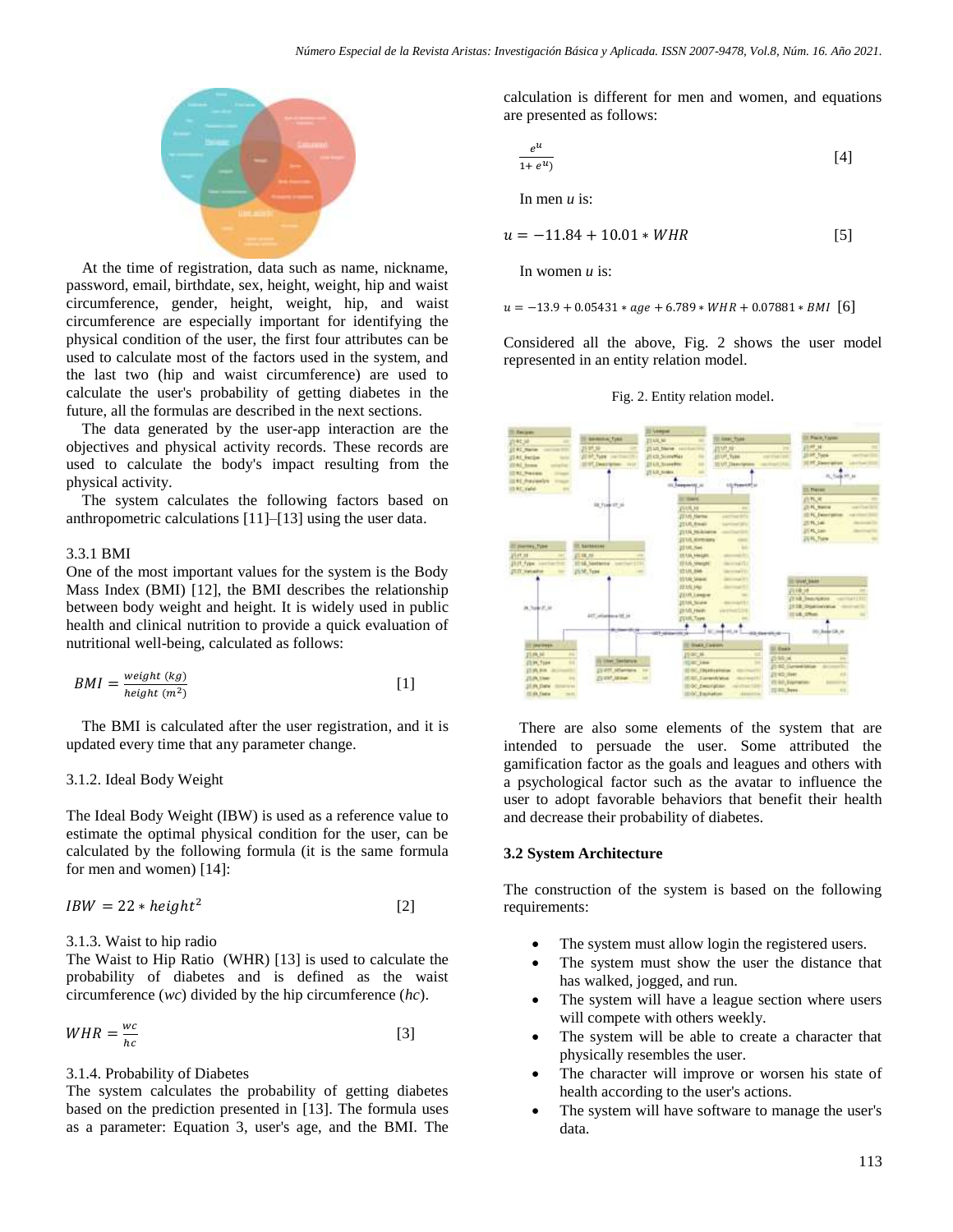Firstly, the user needs to create an account where a detailed profile is fell in; the system saves all this information. After the registration, the user can select one of the modules in the application. The main module is where the application tracks the user's physical activity considering the only distance, time, and rate to know if they had walked, jogged, and/or run.

### 3.2.1 Leagues

Based on the competition and rewards of the gamification theory, this app includes a league module. There are five leagues; at the beginning of the week, users can start generating points, they get them by completing one of the following tasks:

- 1. Walking.
- 2. Jogging.
- 3. Running.

 The application calculates the points according to the rate of the user during the activity according to the next equation:

$$
score = \frac{x^3}{840} - \frac{31x^2}{420} + \frac{417x}{280} + \frac{9}{4}
$$
 [7]

Where  $x$  is the current speed of the user in  $km/h$ . The next Fig. 3 graphs the function where is represented the rate of a walking (A), jogging (B), a running (C), and Usain Bolt's rate (D).

Fig. 3. The tendency of the score function.



The league module provides a multiplier depending on the user's activity duration in a day and/or week.

When registering will be categorized in the first league, these are made up of 50 users in the way shown in Fig. 4, users who are in the first 10 positions will advance to the next league unless they are in the last league. Likewise, the users who are in the last 5 positions will go down to the previous league. Unless they are in the first league, the users who finish these positions will remain in the actual league. The final calculation of the total points of each user will be done on Sundays. Users will be added to a league group until they generate their first points for the week.

Fig. 4. Leagues view.



3.2.2 Avatar

Based on the user identity dimension of the gamification, this app includes an avatar. The system assigns an avatar type depending on the user's health status. The app determines the health status considering the user's data. Then, when the user performs actions that improve their health, the avatar image will be replaced by a more cheerful one, or on the contrary, if the user stops performing healthy actions, the avatar will change to a less cheerful one. Fig. 5 depicts the set of avatars.

 $\sim$ 

÷.

Fig. 5. Male and female avatars.



The app displays the avatar and some of the requested information, calculated information and physical activity in the views. The Fig. 6 (a and b) shows these views.



# **4. EXPERIMENTS AND RESULTS**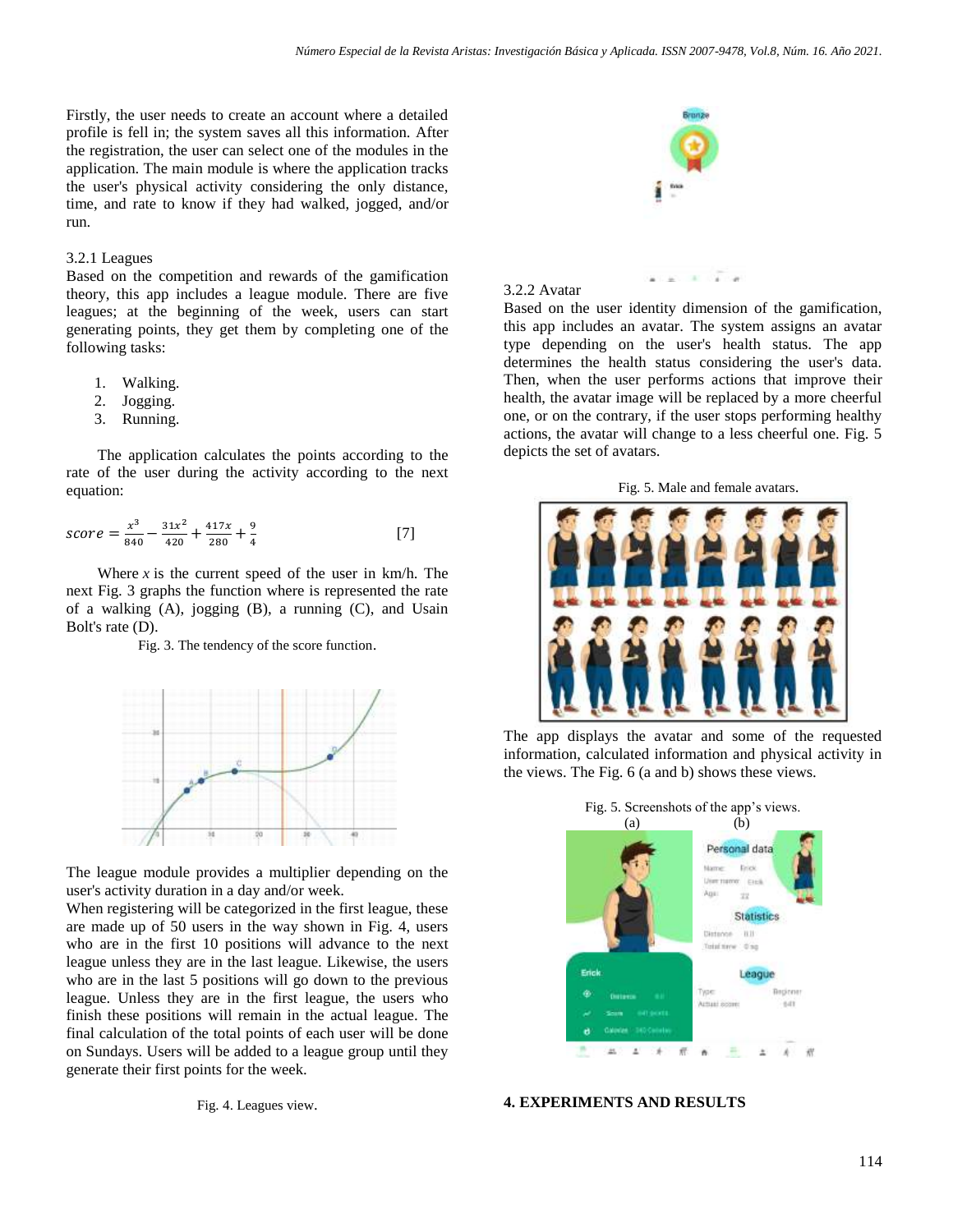This study analyzes the app's usability. The analysis is focused on user satisfaction. According to several Human-Computer Interaction studies, a sample of five users is enough to demonstrate 85% of errors in a system.

## **4.1 Sample**

A total of twelve subjects installed and interacted with the mobile app. All the participants had previous experience in the use of mobile applications. Due to the COVID pandemic, the study applied a convenience sampling method. The participants were aged 23 years (*SD*=1.4638); were 11 males and one female. The participation was voluntary. According to [15], the System Usability Scale (SUS) needs at least 10 users to represent the 80% correct conclusions.

#### **4.2 Instrument**

The authors used the SUS scale, which is widely used as an effective tool to evaluate user satisfaction. The SUS has ten statements, each having a five-point Likert scale that ranges from Strongly Disagree to Strongly Agree. There are five positive statements and five negative statements, which alternate. The average score is 68, which means that above 68 is above average, acceptable (according to the adjectives used to define the score ranges) [15]. We also asked the participants an open-ended question, where they can suggest improvements to the app.

# **4.3 Method**

All the participants interacted with the mobile application. They sign up into the app to login, and then they registered a GPS activity, to see the distance, score and burned calories calculated and presented by the system. After the interaction, the participants answered the SUS instrument. Moreover, the authors collected the responses and analyzed the data using descriptive statistics. The descriptive statistics analyzed the responses by participants and by questions. The next section presents the results.

## 4.4 Results

From the results, we present a bar charts of the SUS calculations by participants and by questions. Combining both dimensions yielded a heat-map with positive and negative reactions (see Fig. 7). On average, the SUS score was 80.62 which is above the average. The SUS scale with adjective uses the adjective good or excellent to describe this score.

Fig. 7. Detailed view of SUS scores in a heat map matrix.

| Survey                                                                                         |  |   |   |  |  |   | P1 22 P3 P4 P5 P6 P7 P8 P9 P16 P11 P12 |  |
|------------------------------------------------------------------------------------------------|--|---|---|--|--|---|----------------------------------------|--|
| I think that I would like to use this system<br>Enquantly.                                     |  |   |   |  |  |   |                                        |  |
| I found the system unnecessarily complex,                                                      |  |   |   |  |  |   |                                        |  |
| I thought the system was vary to use.                                                          |  |   | л |  |  |   |                                        |  |
| I think that I would jurid the tappart of a technical<br>possos to be able to use this system, |  |   |   |  |  |   |                                        |  |
| I fined the various fanctions in this system were<br>wid1 integented.                          |  |   |   |  |  |   |                                        |  |
| I thought their was too much immediatency in this<br>systems                                   |  |   |   |  |  |   |                                        |  |
| I would imagine that razer people would lasm to<br>see this exciters very quickly.             |  |   |   |  |  |   |                                        |  |
| I found the tysters very cambinome to use.                                                     |  | × |   |  |  | п |                                        |  |
| I felt very confident using the certem                                                         |  |   |   |  |  |   |                                        |  |
| I needed to learn a lot of things helier I could get<br>interior of the whole structures.      |  |   |   |  |  |   |                                        |  |

Fig. 8. displays the SUS scores by participant. The red line is situated on average score (68 points). Only one participant scored the app below the 68 points. Clearly, the findings indicate that the app was in anywhere between acceptable and excellent.





Fig. 9 describes the SUS score by question. We also looked at subset of questions, for example questions 4 and 10 particularly address learnability, while others cover usability. Questions 4 and 10 had the highest scores which means the app is learnable. The first question regards the frequency of use was the lowest value. It could be because the users are not interested on this type of health applications, it was not the objective of this work to address on the reason of why the users do not want to use health apps; but it could be addressed in future studies.

Fig. 9. SUS calculation results by question.